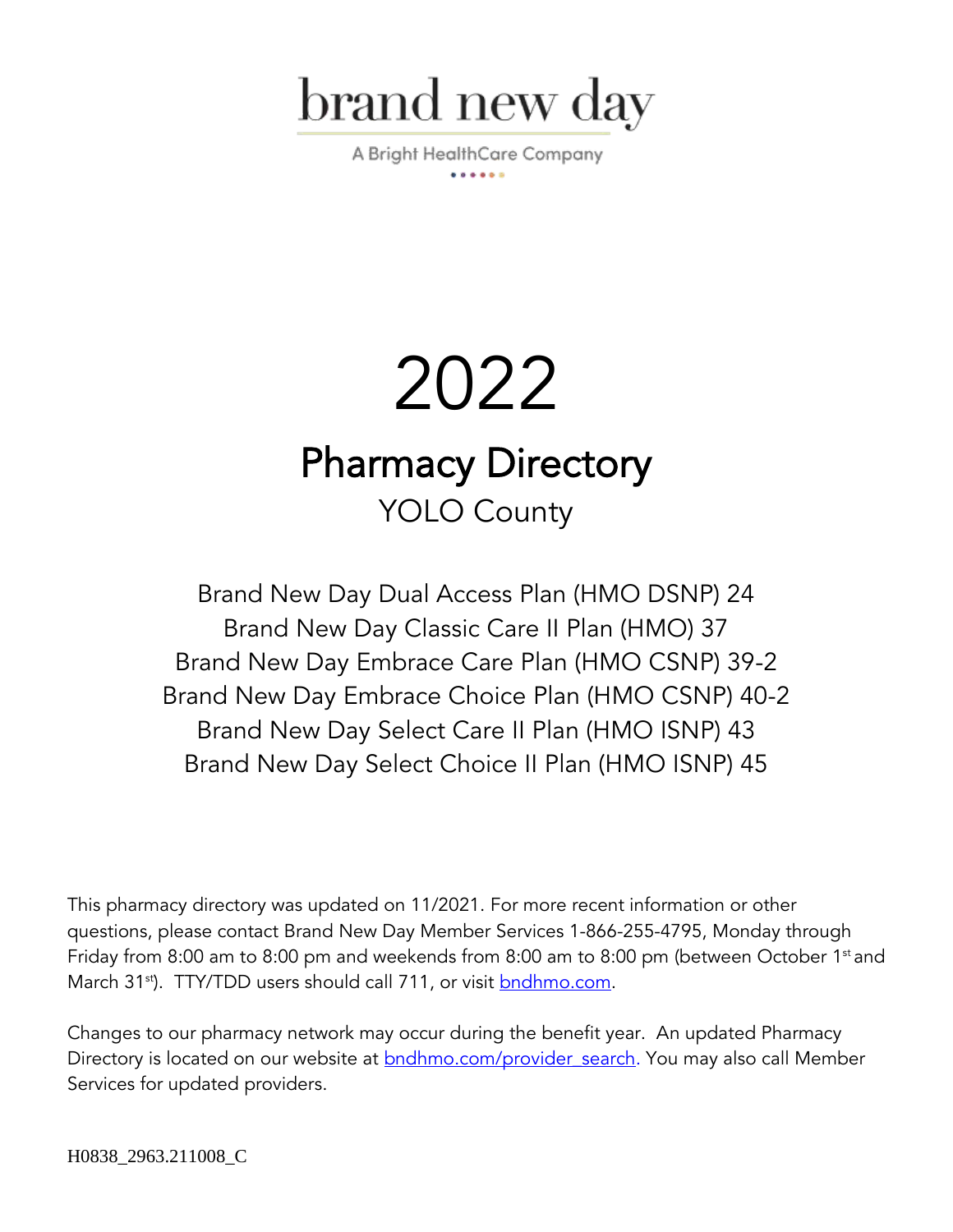## Introduction

This booklet provides a list of Brand New Day's network pharmacies. To get a complete description of your prescription coverage, including how to fill your prescriptions, please review the Evidence of Coverage and Brand New Day's formulary.

We call the pharmacies on this list our "network pharmacies" because we have made arrangements with them to provide prescription drugs to Plan members. In most cases, your prescriptions are covered under Brand New Day only if they are filled at a network pharmacy. Once you go to one pharmacy, you are not required to continue going to the same pharmacy to fill your prescription but can switch to any other of our network pharmacies. We will fill prescriptions at non-network pharmacies under certain circumstances as described in your Evidence of Coverage.

All network pharmacies may not be listed in this directory. Pharmacies may have been added or removed from the list after this directory was printed. This means the pharmacies listed here may no longer be in our network, or there may be newer pharmacies in our network that are not listed. This list is current as of 11/2021. For the most current list, please contact us. Our contact information appears on the front and back cover pages.

You can get prescription drugs shipped to your home through our network mail order delivery program. For more information, please contact us or see the mail order section of this pharmacy directory.

This directory is for YOLO county which includes the area in which you live. However, we cover a larger service area, and there are more pharmacies where your prescriptions may be covered by our Plan. For information on more pharmacies in our plan network not listed in this directory please contact Brand New Day Member Service.

If you have questions about any of the above, please see the first and last cover pages of this directory for information on how to contact Brand New Day.

The following is a directory of Brand New Day Network pharmacies. The pharmacies are grouped by type of pharmacy. Under each pharmacy type is an alphabetical listing by county of Brand New Day network pharmacies.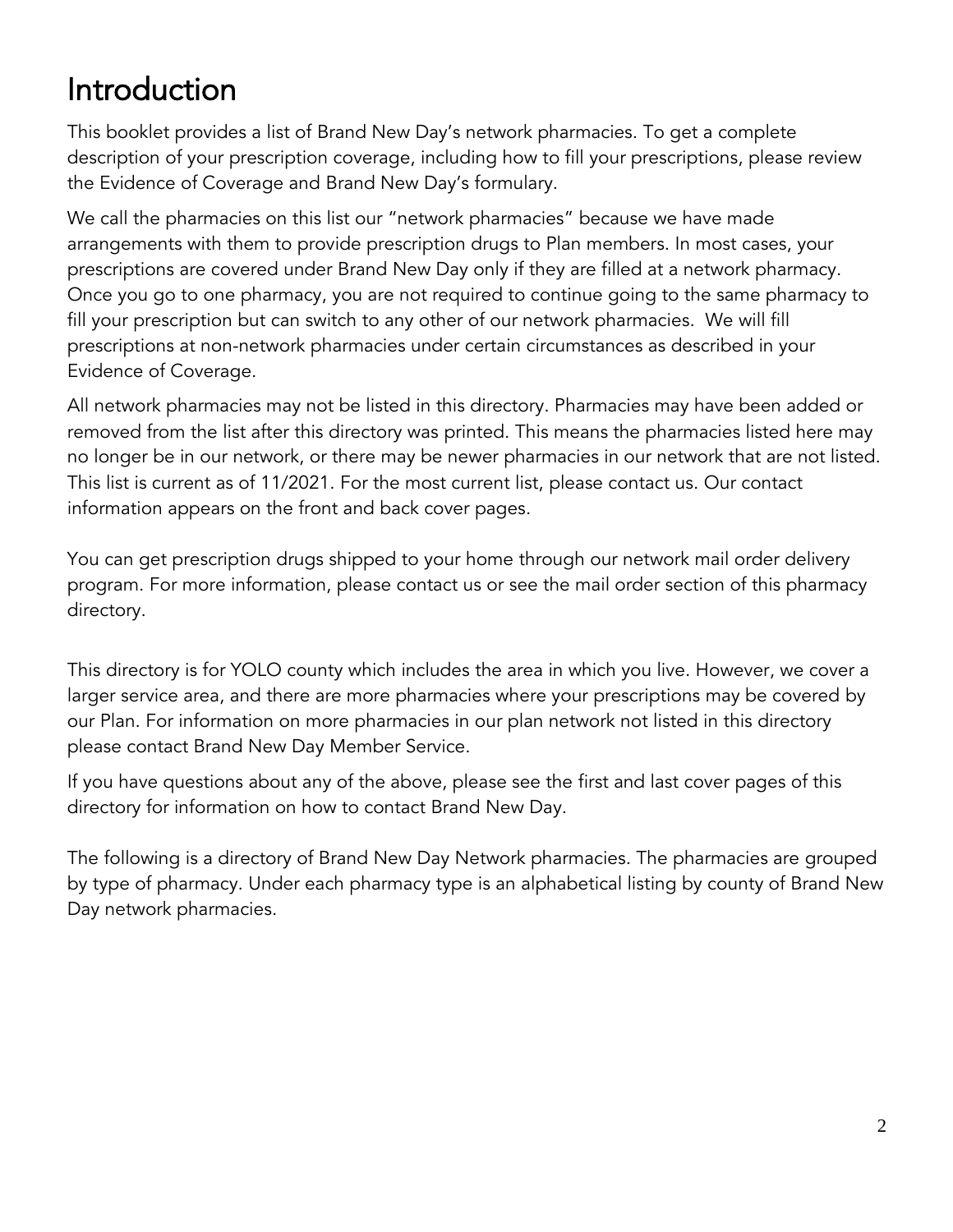## Table of Contents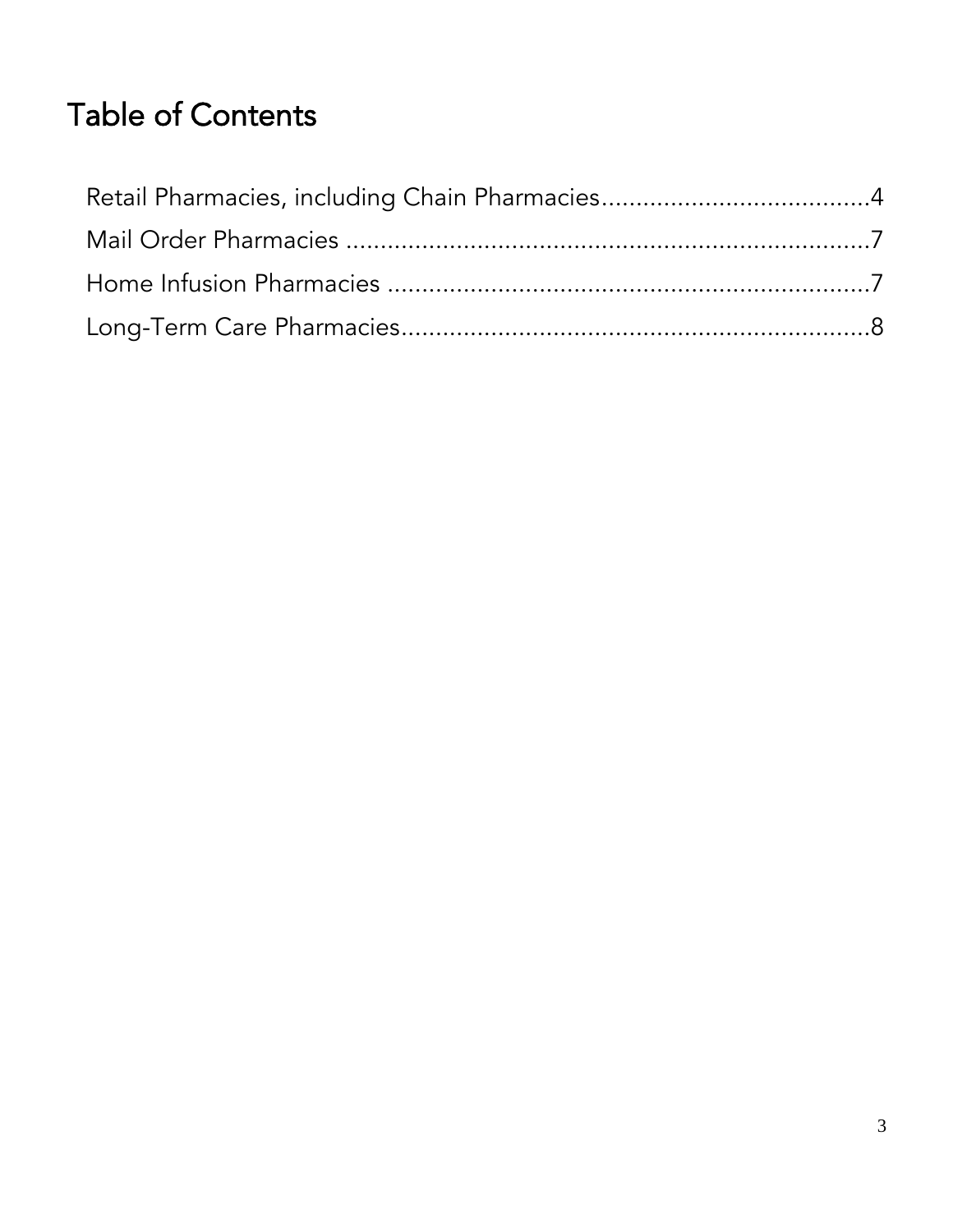### <span id="page-3-0"></span>Retail Pharmacies, including Chain Pharmacies

DAVIS CVS PHARMACY #09142 1550 E. COVELL BLVD DAVIS CA 95616- 0000 530-753-4004 Hours: Sunday 10am - 6pm, Monday 8am - 9pm, Tuesday 8am - 9pm, Wednesday 8am - 9pm, Thursday 8am - 9pm, Friday 8am - 9pm, Saturday 9am - 6pm Open 24 hours? N

CVS PHARMACY #09282 1471 W COVELL BLVD DAVIS CA 95616- 0000 530-757-1128 Hours: Sunday 10am - 6pm, Monday 8am - 9pm, Tuesday 8am - 9pm, Wednesday 8am - 9pm, Thursday 8am - 9pm, Friday 8am - 9pm,

Saturday 9am - 6pm Open 24 hours? N

CVS PHARMACY

DAVIS CA 95618-

Sunday 11am - 5pm, Monday 9am - 7pm, Tuesday 9am - 7pm, Wednesday 9am -

Thursday 9am - 7pm, Friday 9am - 7pm, Saturday 9am - 5pm Open 24 hours? N

RITE AID PHARMACY

4601 2ND ST

530-761-0127

#17508

0000

Hours:

7pm,

06048

3546

Hours:

9pm,

655 RUSSELL BOULEVARD

530-756-3393

DAVIS CA 95616-

Sunday 10am - 6pm, Monday 9am - 9pm, Tuesday 9am - 9pm, Wednesday 9am -

Thursday 9am - 9pm, Friday 9am - 9pm,

Saturday 9am - 6pm Open 24 hours? N

RITE AID PHARMACY 06197 2135 COWELL BOULEVARD DAVIS CA 95616- 6388 530-753-9810 Hours: Sunday 10am - 6pm, Monday 9am - 9pm, Tuesday 9am - 9pm, Wednesday 9am - 9pm, Thursday 9am - 9pm, Friday 9am - 9pm, Saturday 9am - 6pm Open 24 hours? N

UC DAVIS CLINIC PHARMACY IN DAVIS 2660 W COVELL BLVD DAVIS CA 95616- 0000 530-747-3051 Hours: Closed on Sunday, Monday 9am - 5:30pm, Tuesday 9am - 5:30pm, Wednesday 9am - 5:30pm,

Thursday 9am - 5:30pm, Friday 9am - 5:30pm, Closed on Saturday Open 24 hours? N

#### **WEST** SACRAMENTO

CAPITOL PHARMACY 2923 WEST CAPITOL AVE WEST SACRAMENTO CA 95691-0000 916-617-4321 Hours: Closed on Sunday, Monday 9:30am - 6pm, Tuesday 9:30am - 6pm, Wednesday 9:30am - 6pm, Thursday 9:30am - 6pm, Friday 9:30am - 6pm, Closed on Saturday Open 24 hours? N

CAPITOL PHARMACY INC 2923 W. CAPITOL AVE. WEST SACRAMENTO CA 95691-2910 916-617-4321 Hours: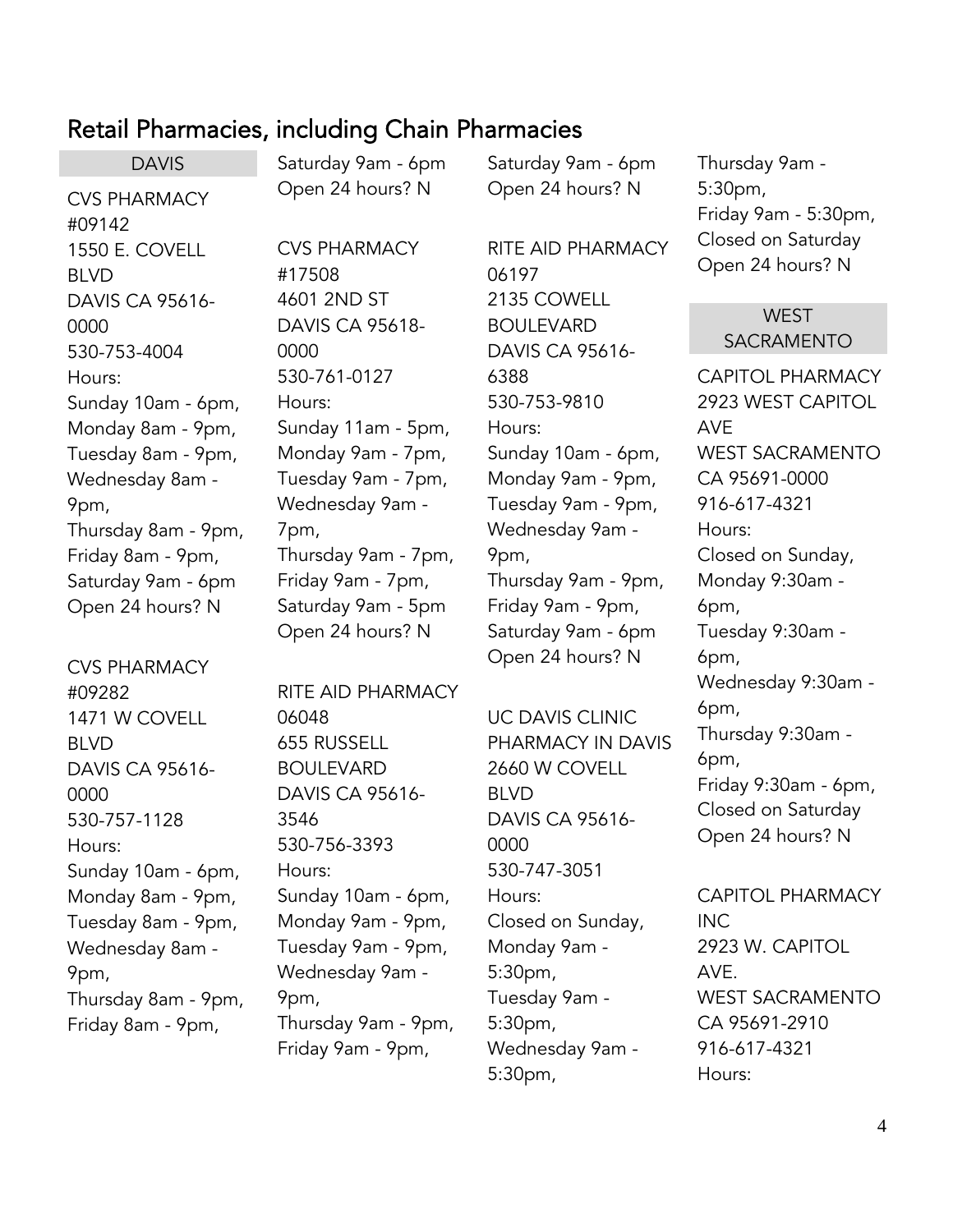Closed on Sunday, Monday 9:30am - 6pm, Tuesday 9:30am - 6pm, Wednesday 9:30am - 6pm, Thursday 9:30am - 6pm, Friday 9:30am - 6pm, Closed on Saturday Open 24 hours? N

CVS PHARMACY #17342 2005 TOWN CENTER PLZ WEST SACRAMENTO CA 95691-0000 916-384-0978 Hours: Sunday 9am - 6pm, Monday 9am - 9pm, Tuesday 9am - 9pm, Wednesday 9am - 9pm, Thursday 9am - 9pm, Friday 9am - 9pm, Saturday 9am - 6pm Open 24 hours? N

**JEFFERSON** PHARMACY 1029 JEFFERSON BLVD STE A WEST SACRAMENTO CA 95691-3331 916-371-2022 Hours:

Closed on Sunday, Monday 9:30am - 5:30pm, Tuesday 9:30am - 5:30pm, Wednesday 9:30am - 5:30pm, Thursday 9:30am - 5:30pm, Friday 9:30am - 5:30pm, Closed on Saturday Open 24 hours? N

RALEY'S PHARMACY #448 1601 WEST CAPITOL AVENUE WEST SACRAMENTO CA 95691-0000 916-372-3111 Hours: Sunday 9am - 5:30pm, Monday 9am - 8pm, Tuesday 9am - 8pm, Wednesday 9am - 8pm, Thursday 9am - 8pm, Friday 9am - 8pm, Saturday 9am - 5:30pm Open 24 hours? N

RITE AID PHARMACY 06065 1260 WEST CAPITOL AVENUE WEST SACRAMENTO CA 95691-2719 916-371-4890 Hours: Sunday 10am - 6pm, Monday 9am - 9pm, Tuesday 9am - 9pm, Wednesday 9am - 9pm, Thursday 9am - 9pm, Friday 9am - 9pm, Saturday 9am - 6pm Open 24 hours? N

SALUD CLINIC PHARMACY 500B JEFFERSON BOULEVARD SUITE 181 WEST SACRAMENTO CA 95605-0000 916-403-2988 Hours: Closed on Sunday, Monday 9am - 5:30pm, Tuesday 9am - 5:30pm, Wednesday 9am - 5:30pm, Thursday 9am - 5:30pm, Friday 9am - 5:30pm, Closed on Saturday Open 24 hours? N

WALGREENS #4198 1351 W CAPITOL AVE WEST SACRAMENTO CA 95691-3213

916-371-3801 Hours: Sunday 10am - 6pm, Monday 8am - 9pm, Tuesday 8am - 9pm, Wednesday 8am - 9pm, Thursday 8am - 9pm, Friday 8am - 9pm, Saturday 9am - 6pm Open 24 hours? N

WALMART PHARMACY 10-3652 755 RIVERPOINT CT WEST SACRAMENTO CA 95605-1654 916-373-2213 Hours: Sunday 10am - 6pm, Monday 9am - 9pm, Tuesday 9am - 9pm, Wednesday 9am - 9pm, Thursday 9am - 9pm, Friday 9am - 9pm, Saturday 9am - 7pm Open 24 hours? N

#### **WINTERS**

YOLO PHARMACY 23 MAIN ST WINTERS CA 95694- 1722 530-402-1455 Hours: Closed on Sunday, Monday 9am - 6pm, Tuesday 9am - 6pm,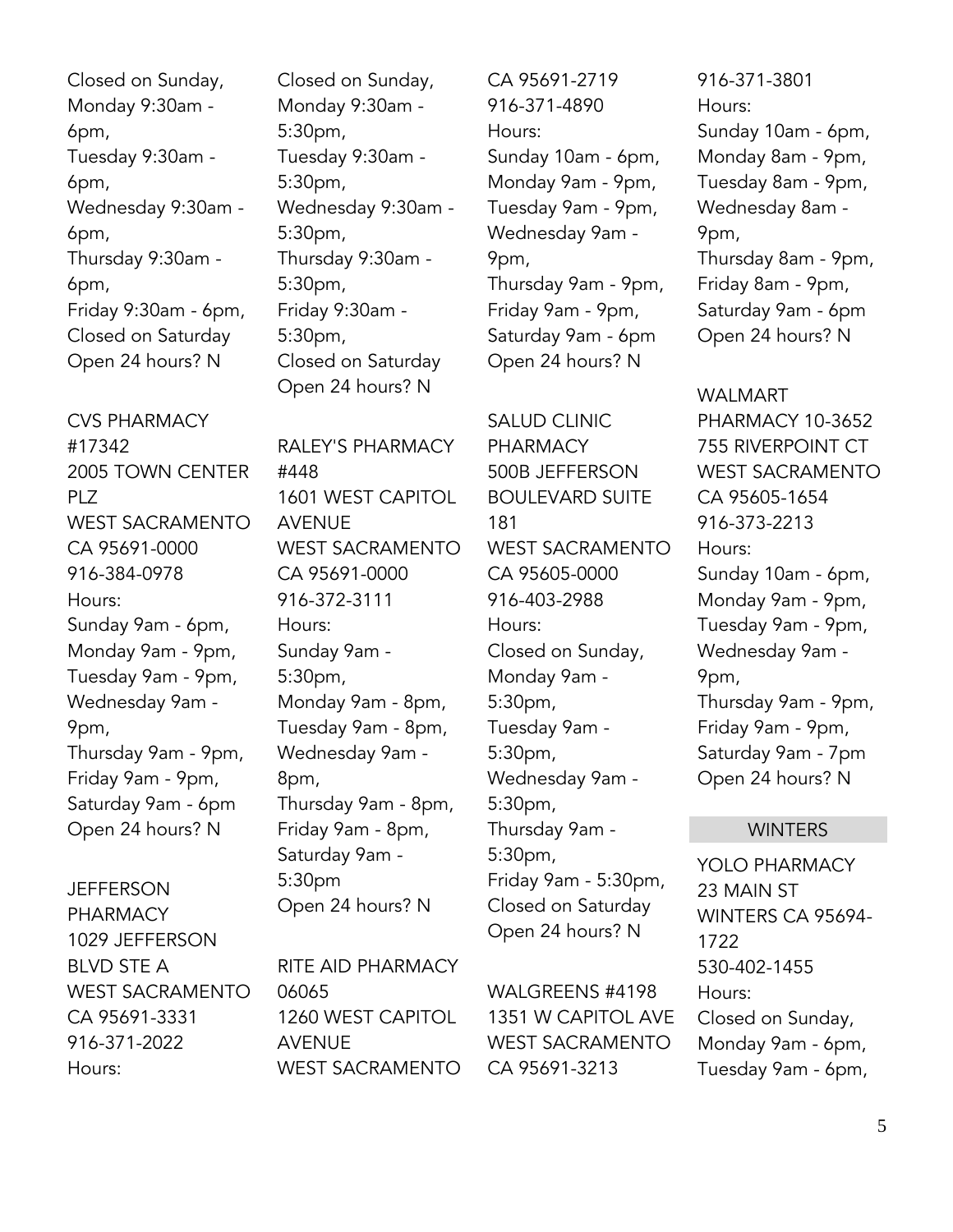Wednesday 9am - 6pm, Thursday 9am - 6pm, Friday 9am - 6pm, Saturday 9am - 6pm Open 24 hours? N

#### WOODLAND

CORNER DRUG COMPANY INC 602 MAIN ST WOODLAND CA 95695-3405 530-662-2813 Hours: Closed on Sunday, Monday 9am - 6pm, Tuesday 9am - 6pm, Wednesday 9am - 6pm, Thursday 9am - 6pm, Friday 9am - 6pm, Saturday 10am - 2pm Open 24 hours? N

COSTCO PHARMACY #1003 2299 BRONZE STAR DR WOODLAND CA 95776-5409 530-406-2129 Hours: Closed on Sunday, Monday 10am - 7pm, Tuesday 10am - 7pm, Wednesday 10am - 7pm, Thursday 10am - 7pm, Friday 10am - 7pm, Saturday 9:30am - 6pm Open 24 hours? N

CVS PHARMACY #09180 7 W MAIN ST WOODLAND CA 95695-0000 530-666-2448 Hours: Sunday 10am - 6pm, Monday 8am - 9pm, Tuesday 8am - 9pm, Wednesday 8am - 9pm, Thursday 8am - 9pm, Friday 8am - 9pm, Saturday 9am - 6pm Open 24 hours? N

CVS PHARMACY #17468 2185 BRONZE STAR DR WOODLAND CA 95776-0000 530-665-4149 Hours: Sunday 10am - 5pm, Monday 9am - 8pm, Tuesday 9am - 8pm, Wednesday 9am - 8pm, Thursday 9am - 8pm, Friday 9am - 8pm,

Saturday 10am - 5pm Open 24 hours? N

RALEY'S PHARMACY #206 367 WEST MAIN **STREET** WOODLAND CA 95695-3600 530-666-1445 Hours: Sunday 9am - 5:30pm, Monday 9am - 8pm, Tuesday 9am - 8pm, Wednesday 9am - 8pm, Thursday 9am - 8pm, Friday 9am - 8pm, Saturday 9am - 5:30pm Open 24 hours? N

RITE AID PHARMACY 06066 295 WEST MAIN **STREET** WOODLAND CA 95695-3961 530-662-1795 Hours: Sunday 10am - 6pm, Monday 8am - 9pm, Tuesday 8am - 9pm, Wednesday 8am - 9pm, Thursday 8am - 9pm, Friday 8am - 9pm,

Saturday 9am - 6pm Open 24 hours? N

WALGREENS #4107 10 W MAIN ST WOODLAND CA 95695-3016 530-668-8589 Hours: Sunday 10am - 6pm, Monday 8am - 9pm, Tuesday 8am - 9pm, Wednesday 8am - 9pm, Thursday 8am - 9pm, Friday 8am - 9pm, Saturday 9am - 6pm Open 24 hours? N

WALMART PHARMACY 10-2190 1720 E MAIN ST WOODLAND CA 95776-6252 530-668-1457 Hours: Sunday 10am - 6pm, Monday 9am - 9pm, Tuesday 9am - 9pm, Wednesday 9am - 9pm, Thursday 9am - 9pm, Friday 9am - 9pm, Saturday 9am - 7pm Open 24 hours? N

WALMART PHARMACY 10-4127 215 CALIFORNIA ST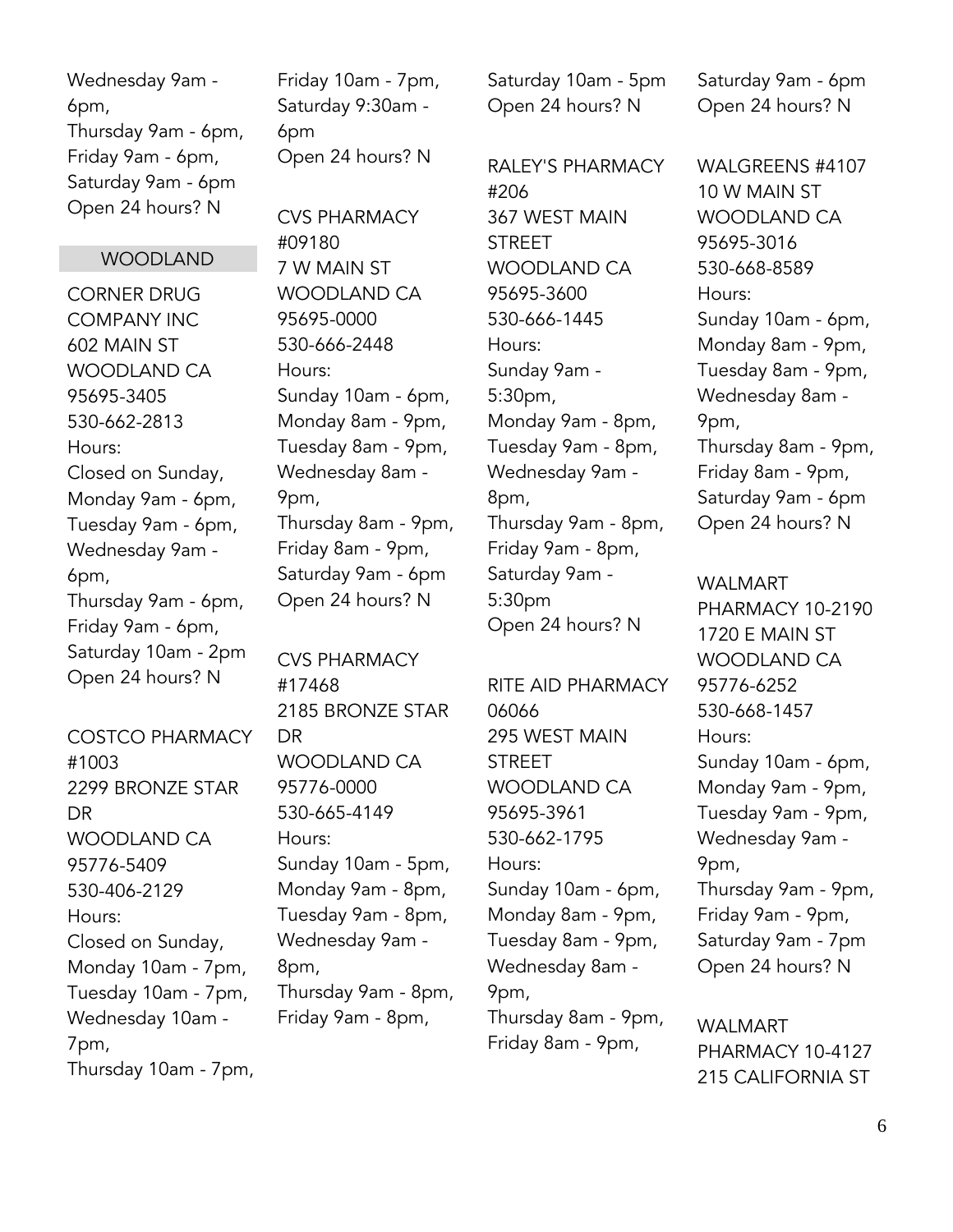| WOODLAND CA                                                                                                                               | Saturday 10am - 6pm                                                                                                         | Tuesday 9am - 9pm,                                                                                                                | 95776-4980                                                                                                                                    |
|-------------------------------------------------------------------------------------------------------------------------------------------|-----------------------------------------------------------------------------------------------------------------------------|-----------------------------------------------------------------------------------------------------------------------------------|-----------------------------------------------------------------------------------------------------------------------------------------------|
| 95695-2910                                                                                                                                | Open 24 hours? N                                                                                                            | Wednesday 9am -                                                                                                                   | 530-419-8120                                                                                                                                  |
| 530-665-4640<br>Hours:<br>Sunday 10am - 6pm,<br>Monday 9am - 9pm,<br>Tuesday 9am - 9pm,<br>Wednesday 9am -<br>9pm,<br>Thursday 9am - 9pm, | <b>WALMART</b><br><b>PHARMACY 10-5606</b><br>1250 E GIBSON RD<br><b>WOODLAND CA</b><br>95776-6315<br>530-665-4309<br>Hours: | 9pm,<br>Thursday 9am - 9pm,<br>Friday 9am - 9pm,<br>Saturday 10am - 6pm<br>Open 24 hours? N<br><b>WOODLAND</b><br><b>PHARMACY</b> | Hours:<br>Closed on Sunday,<br>Monday 9am - 6pm,<br>Tuesday 9am - 6pm,<br>Wednesday 9am -<br>6pm,<br>Thursday 9am - 6pm,<br>Friday 9am - 6pm, |
| Friday 9am - 9pm,                                                                                                                         | Sunday 10am - 6pm,                                                                                                          | 825 EAST ST STE 107                                                                                                               | Closed on Saturday                                                                                                                            |
|                                                                                                                                           | Monday 9am - 9pm,                                                                                                           | <b>WOODLAND CA</b>                                                                                                                | Open 24 hours? N                                                                                                                              |

## <span id="page-6-0"></span>Mail Order Pharmacies

You can get prescription drugs shipped to your home through our network mail order delivery program.

For refills of your mail order prescriptions, please contact us 15 days before you think the drugs you have on hand will run out to make sure your next order is shipped to you in time.

Typically, you should expect to receive your prescription drugs within 15 calendar days from the time that the mail order pharmacy receives the order. If you do not receive your prescription drug(s) within this time, please contact us at 1-866-255-4795 (TTY 711).

## <span id="page-6-1"></span>Home Infusion Pharmacies

| <b>WOODLAND</b>    | 530-662-2813       | Wednesday 9am -     | SARA@CORNERDRU    |
|--------------------|--------------------|---------------------|-------------------|
| CORNER DRUG CO.    | Hours:             | 6pm,                | GCO.COM           |
| INC.               | Closed on Sunday,  | Thursday 9am - 6pm, | Does this network |
| 602 MAIN ST        | Monday 9am - 6pm,  | Friday 9am - 6pm,   | pharmacy support  |
| <b>WOODLAND CA</b> | Tuesday 9am - 6pm, | Saturday 10am - 2pm | electronic        |
| 95695-3405         |                    | Open 24 hours? N    | prescribing? N    |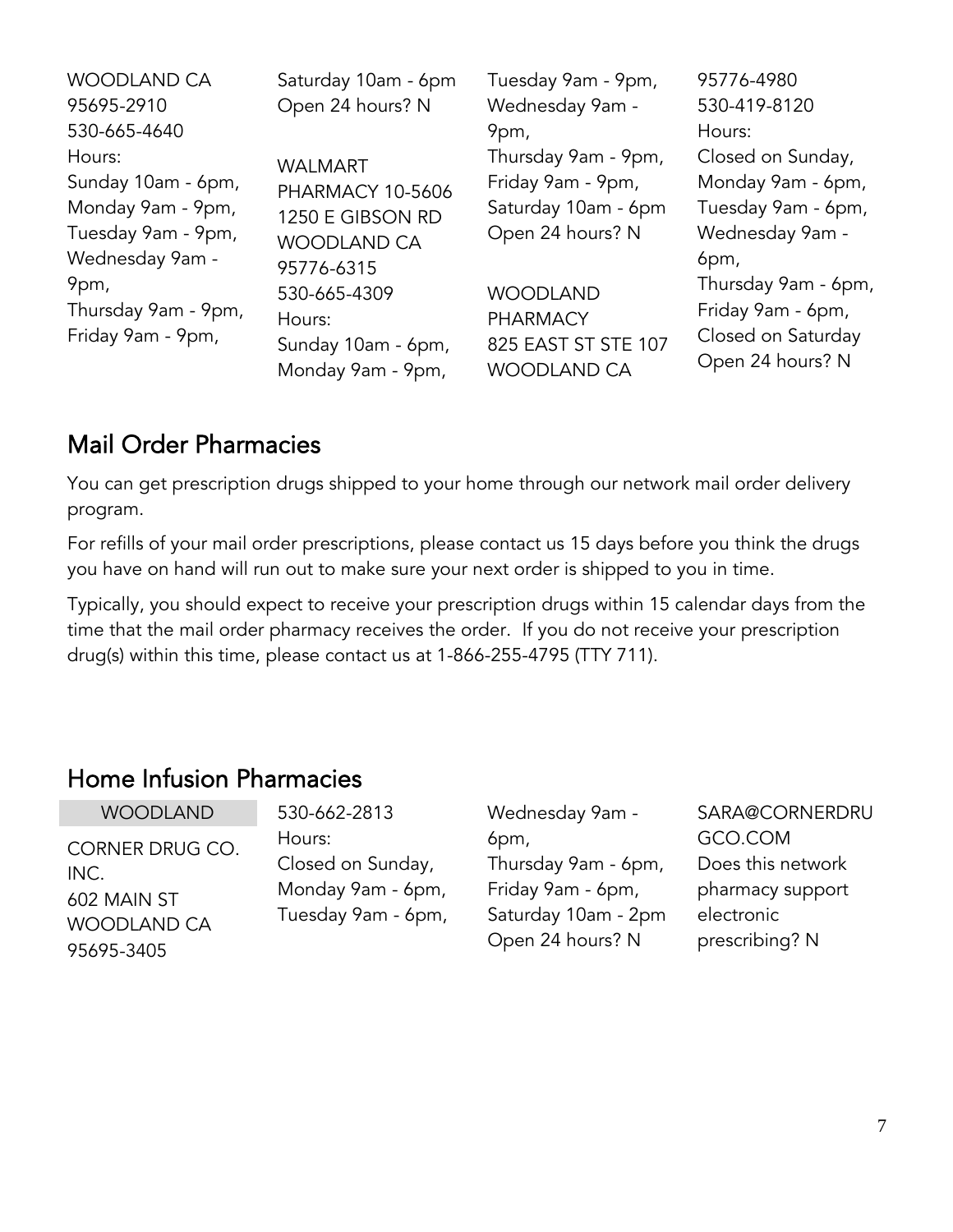## <span id="page-7-0"></span>Long-Term Care Pharmacies

Residents of a long-term care facility may access their prescription drugs covered under Brand New Day through the facility's long-term care pharmacy or another network long-term care pharmacy.

| <b>DAVIS</b>                         | Closed on Saturday                           | Thursday 9:30am -                      | Friday 9am - 6pm,                       |
|--------------------------------------|----------------------------------------------|----------------------------------------|-----------------------------------------|
| UC DAVIS CLINIC<br>PHARMACY IN DAVIS | Open 24 hours? N                             | 6pm,<br>Friday 9:30am - 6pm,           | Saturday 10am - 2pm<br>Open 24 hours? N |
| 2660 W COVELL<br><b>BLVD</b>         | <b>WEST</b><br><b>SACRAMENTO</b>             | Closed on Saturday<br>Open 24 hours? N | <b>CORNER DRUG</b>                      |
| <b>DAVIS CA 95616-</b><br>0000       | <b>CAPITOL PHARMACY</b><br>2923 WEST CAPITOL | <b>WOODLAND</b>                        | <b>COMPANY INC</b><br>602 MAIN ST       |
| 530-747-3051                         | <b>AVE</b>                                   | CORNER DRUG CO.                        | WOODLAND CA                             |
| Hours:                               | <b>WEST SACRAMENTO</b>                       | INC.                                   | 95695-3405                              |
| Closed on Sunday,                    | CA 95691-0000                                | 602 MAIN ST                            | 530-662-2813                            |
| Monday 9am -                         | 916-617-4321                                 | <b>WOODLAND CA</b>                     | Hours:                                  |
| 5:30pm,                              | Hours:                                       | 95695-3405                             | Closed on Sunday,                       |
| Tuesday 9am -                        | Closed on Sunday,                            | 530-662-2813                           | Monday 9am - 6pm,                       |
| 5:30 <sub>pm</sub>                   | Monday 9:30am -                              | Hours:                                 | Tuesday 9am - 6pm,                      |
| Wednesday 9am -                      | 6pm,                                         | Closed on Sunday,                      | Wednesday 9am -                         |
| 5:30pm,                              | Tuesday 9:30am -                             | Monday 9am - 6pm,                      | 6pm,                                    |
| Thursday 9am -                       | 6pm,                                         | Tuesday 9am - 6pm,                     | Thursday 9am - 6pm,                     |
| 5:30pm,                              | Wednesday 9:30am -                           | Wednesday 9am -                        | Friday 9am - 6pm,                       |
| Friday 9am - 5:30pm,                 | 6pm,                                         | 6pm,                                   | Saturday 10am - 2pm                     |
|                                      |                                              | Thursday 9am - 6pm,                    | Open 24 hours? N                        |